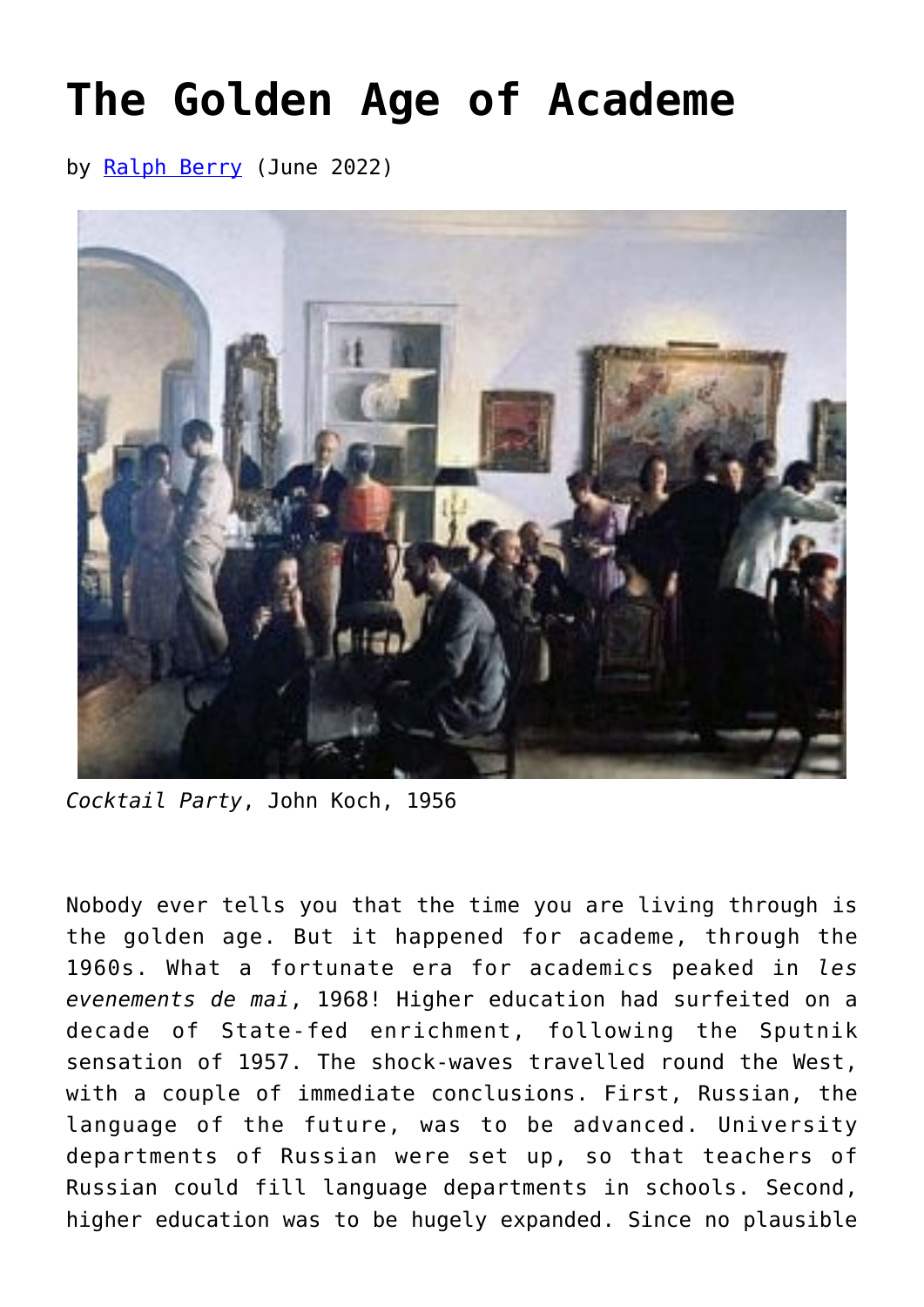distinction could be made between arts and sciences, all shared in the expansion. The party, a grand Western phenomenon, was on. A golden age dawned.

Nowhere was the party livelier than in the States. I saw something of this at the ending of the great decade. The best viewing was at the annual MLA (Modern Languages Association) held always a few days after Christmas. The MLA is a combined job and publishing fair, a huge event where academics pursue their careers and other intrigues. As I passed by the publishers' booths, I was often stopped and asked: 'Do you have a book on your stocks?' 'Well, as a matter of fact, I do.' 'Oh, good. Here's my card. Would you like to come to our party tonight?' And I would say, 'I'll try. But I've promised to go to the Oxford at 7, and the Norton is at 8. But I'll look in if I can.' These Trimalchio-like feasts were not to be slighted. In between came smaller departmental parties, usually coming with jeroboams of the hard stuff. Americans don't do sherry.

It really was like that. And campus life reflected the glories of the era. A young ABD (his dissertation All But Finished) would, at the great universities, receive job offers in the mail without even applying. Largesse was spread thickly over a department. I remember the Growth Grants. These were made, by a munificent State, Massachusetts, to all faculty members who would file a grant application for a project that would advance their career development. It went like this, crudely: suppose your career would be advanced by a greater knowledge of the Italian Renaissance. You applied to spend some time in the summer in Florence and Rome, looking over the Italian Renaissance on the ground, having crossed the Atlantic on the *Leoncavallo* or *Michelangelo*. The grant was for a fixed \$1500, and the Chairman would sign off the application at once. Problem: the Associate Chairman came around urging the faculty to apply for the Growth Grant. Apparently the Department was underachieving its quota. People wanted to play golf, or work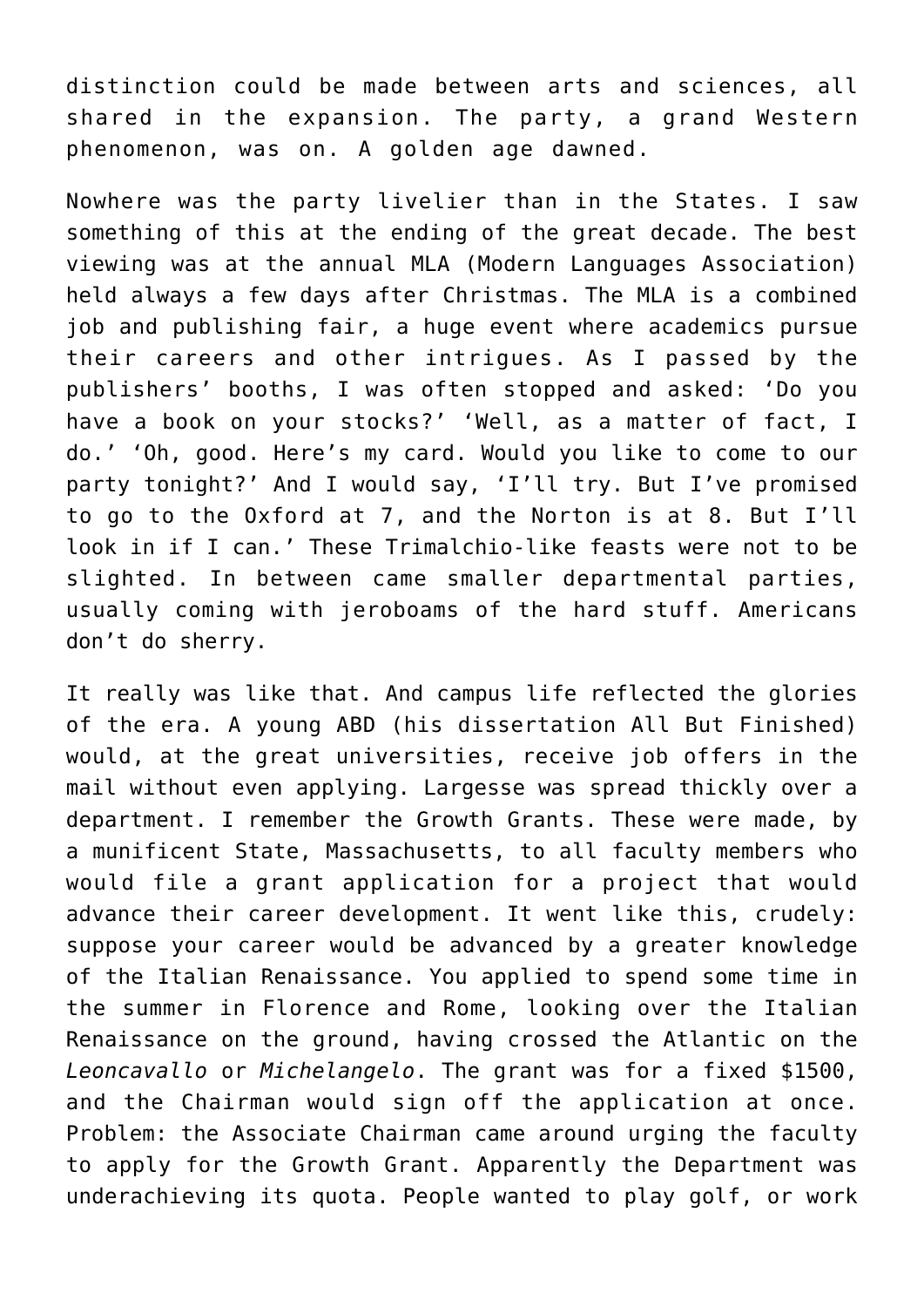on their next book, or simply relax after a stressed-out session. Taking up a free \$1500 was beyond their horizon.

It was Paradise, and in those palmy days not at all difficult to enter. One

friend, just out of Yale, told me that he was getting unsolicited offers from Nebraska ('I'm sure you'd like it here'). Another friend was finishing his PhD on Arthur Symons, a lesser star of the 1890s. Like other aspirants, he planted his flag on a patch of *terra incognita* and claimed it for his own. Applying before the MLA convention, he secured interviews with six chairmen and got tenure-track offers from three. The details have stayed with me. The offers (tenure track) came from Little Rock University, the College of William and Mary, and the University of North Carolina. My friend chose North Carolina, as the school with the best reputation. He went on to thrive. With him came a huge invasion of American graduate schools in the mid-'60s as a way of escaping the Vietnam draft. One could readily get 'graduate exemption' and sit out the war: influx matched expansion. More students meant more Assistant Professors. Tenure itself was easily granted, for the large intake of Assistant Professors meant that they flooded the Personnel Committees. When the vital decision was to be made, two concerned members of the committee would take each other out to the corridor, swear eternal allegiance to each other, and then come back to vote the right way. The *ambitiosi* always got a majority verdict. Those were good days.

And then came *les evenements de mai*, 1968, a Western not just French event. It was a clap of thunder. The downpour came 18 months later for the academic world, and became visible in the MLA at Denver, Colorado. The sinister Denver '69 falls on academic ears like the Field of Blackbirds on Serbs. Where there had been 4 jobs for three applicants, there were now three for four. Legislatures, prompted by resentful electors, had cut back on their university appropriations. Why should voters throw away their money on ungrateful students, and,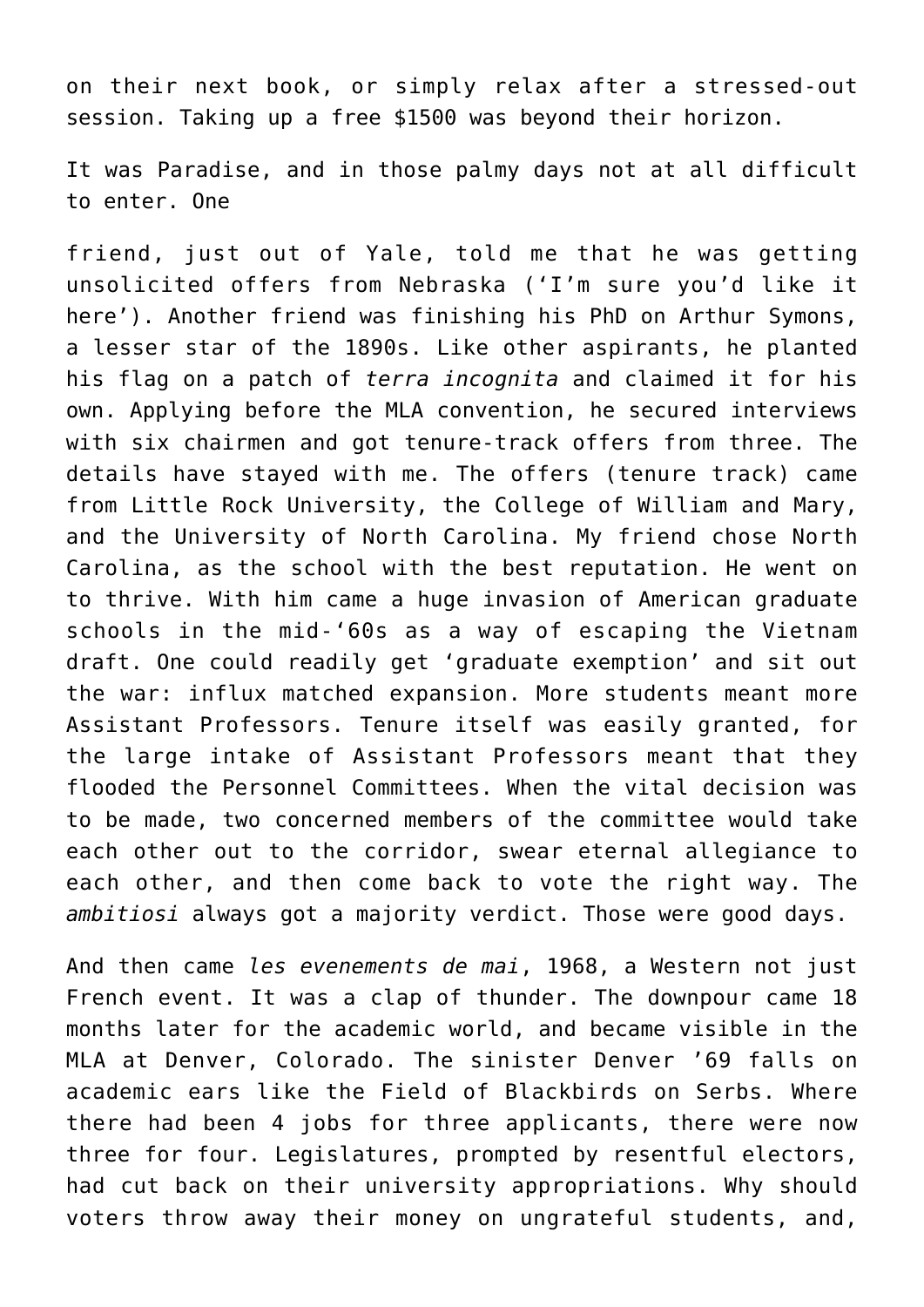worse, faculty that put them up to it? The fat years were over, and the beneficiaries of Growth Grants went into four consecutive years of salary freeze. There were other signs. One of the hot political topics of the day, pre-Denver, was a strong move to oppose anti-nepotism rules. These bore down on married couples—partners had not then been invented—who wished to work in the same institution, and indeed department. The authorities often disapproved and created rules to stop such combinations. After Denver, anti-nepotism was dropped, never to return. Couples were simply glad to have one of them on the payroll. As for publishing, books remained a necessity but not a profit (which they had been). Few academic books now go beyond the library order of 400 or so. Digital publishing has taken over. Academic book publishing has slumped into permanent invalidity.

The next dream is hard to discern. Russian, of course, was quietly retired long ago. The demand was never there. Will Chinese be the new Russian, with youth switching *en masse* to Mandarin? I think of De Gaulle's line on Brazil: 'Brazil is the country of the future, and always will be.' The attractions of China are not about to displace those of the USA. As the current era recedes into history, it looks more and more like a Kondratiev wave, another academic boom that ends in severe transformation. I am glad to have seen the earlier golden age, a kind of expanded 1914 summer. To those who were there, the two disputed senses of a great inscription apply: *Et in Arcadia ego.* 

The idyll of academe, the campus novel made flesh, is over. It may have started with Malcolm Bradbury's *Eating People is Wrong* (1959)*,* an account of a turbulent year in the English Department of Benedict Arnold University. Bradbury had done time at the University of Indiana and knew his stuff, but his book had mixed reviews. It still laid the foundations for his masterpiece, *The History Man* (1975). In the great era, all academe thrilled to David Lodge's *Changing Places* (1975)*,*